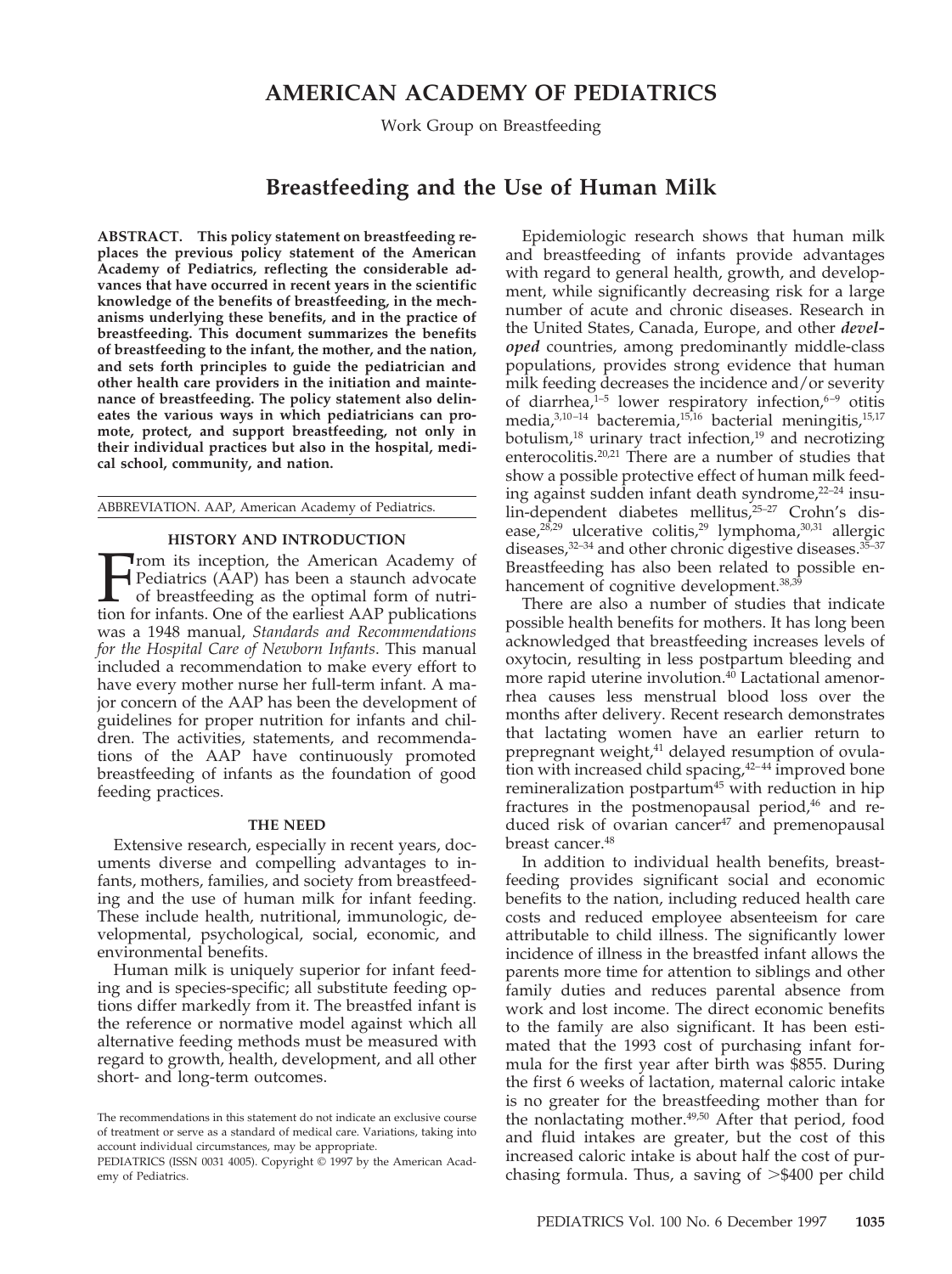for food purchases can be expected during the first year.51,52

Despite the demonstrated benefits of breastfeeding, there are some situations in which breastfeeding is not in the best interest of the infant. These include the infant with galactosemia, $53,54$  the infant whose mother uses illegal drugs,<sup>55</sup> the infant whose mother has untreated active tuberculosis, and the infant in the United States whose mother has been infected with the human immunodeficiency virus.<sup>56,57</sup> In countries with populations at increased risk for other infectious diseases and nutritional deficiencies resulting in infant death, the mortality risks associated with not breastfeeding may outweigh the possible risks of acquiring human immunodeficiency virus infection.58 Although most prescribed and over-thecounter medications are safe for the breastfed infant, there are a few medications that mothers may need to take that may make it necessary to interrupt breastfeeding temporarily. These include radioactive isotopes, antimetabolites, cancer chemotherapy agents, and a small number of other medications. Excellent books and tables of drugs that are safe or contraindicated in breastfeeding are available to the physician for reference, including a publication from the AAP.55

#### **THE PROBLEM**

Increasing the rates of breastfeeding initiation and duration is a national health objective and one of the goals of Healthy People 2000. The target is to "increase to at least 75% the proportion of mothers who breastfeed their babies in the early postpartum period and to at least 50% the proportion who continue breastfeeding until their babies are 5 to 6 months old."59 Although breastfeeding rates have increased slightly since 1990, the percentage of women currently electing to breastfeed their babies is still lower than levels reported in the mid-1980s and is far below the Healthy People 2000 goal. In 1995, 59.4% of women in the United States were breastfeeding either exclusively or in combination with formula feeding at the time of hospital discharge; only 21.6% of mothers were nursing at 6 months, and many of these were supplementing with formula. $60$ 

The highest rates of breastfeeding are observed among higher-income, college-educated women  $>30$ years of age living in the Mountain and Pacific regions of the United States.<sup>60</sup> Obstacles to the initiation and continuation of breastfeeding include physician apathy and misinformation, $61-63$  insufficient prenatal breastfeeding education,<sup>64</sup> disruptive hospital policies,<sup>65</sup> inappropriate interruption of breast $f$ eeding,<sup>62</sup> early hospital discharge in some populations,<sup>66</sup> lack of timely routine follow-up care and postpartum home health visits,<sup>67</sup> maternal employment<sup>68,69</sup> (especially in the absence of workplace facilities and support for breastfeeding), $70$  lack of broad societal support,<sup>71</sup> media portrayal of bottle-feeding as normative,<sup>72</sup> and commercial promotion of infant formula through distribution of hospital discharge packs, coupons for free or discounted formula, and television and general magazine advertising.73,74

The AAP identifies breastfeeding as the ideal

method of feeding and nurturing infants and recognizes breastfeeding as primary in achieving optimal infant and child health, growth, and development. The AAP emphasizes the essential role of the pediatrician in promoting, protecting, and supporting breastfeeding and recommends the following breastfeeding policies.

### **RECOMMENDED BREASTFEEDING PRACTICES**

- 1. Human milk is the preferred feeding for all infants, including premature and sick newborns, with rare exceptions.<sup>75-77</sup> The ultimate decision on feeding of the infant is the mother's. Pediatricians should provide parents with complete, current information on the benefits and methods of breastfeeding to ensure that the feeding decision is a fully informed one. When direct breastfeeding is not possible, expressed human milk, fortified when necessary for the premature infant, should be provided.<sup>78,79</sup> Before advising against breastfeeding or recommending premature weaning, the practitioner should weigh thoughtfully the benefits of breastfeeding against the risks of not receiving human milk.
- 2. Breastfeeding should begin as soon as possible after birth, usually within the first hour. ${}^{80-82}$  Except under special circumstances, the newborn infant should remain with the mother throughout the recovery period.<sup>80,83,84</sup> Procedures that may interfere with breastfeeding or traumatize the infant should be avoided or minimized.
- 3. Newborns should be nursed whenever they show signs of hunger, such as increased alertness or activity, mouthing, or rooting.85 Crying is a *late* indicator of hunger.<sup>86</sup> Newborns should be nursed approximately 8 to 12 times every 24 hours until satiety, usually 10 to 15 minutes on each breast.<sup>87,88</sup> In the early weeks after birth, nondemanding babies should be aroused to feed if 4 hours have elapsed since the last nursing.<sup>89,90</sup> Appropriate initiation of breastfeeding is facilitated by continuous roomingin.91 Formal evaluation of breastfeeding performance should be undertaken by trained observers and fully documented in the record during the first 24 to 48 hours after delivery and again at the early follow-up visit, which should occur 48 to 72 hours after discharge. Maternal recording of the time of each breastfeeding and its duration, as well as voidings and stoolings during the early days of breastfeeding in the hospital and at home, greatly facilitates the evaluation process.
- 4. No supplements (water, glucose water, formula, and so forth) should be given to breastfeeding newborns unless a medical indication exists.92–95 With sound breastfeeding knowledge and practices, supplements rarely are needed. Supplements and pacifiers should be avoided whenever possible and, if used at all, only after breastfeeding is well established.93–98
- 5. When discharged  $\leq$  48 hours after delivery, all breastfeeding mothers and their newborns should be seen by a pediatrician or other knowledgeable health care practitioner when the newborn is 2 to 4 days of age. In addition to determination of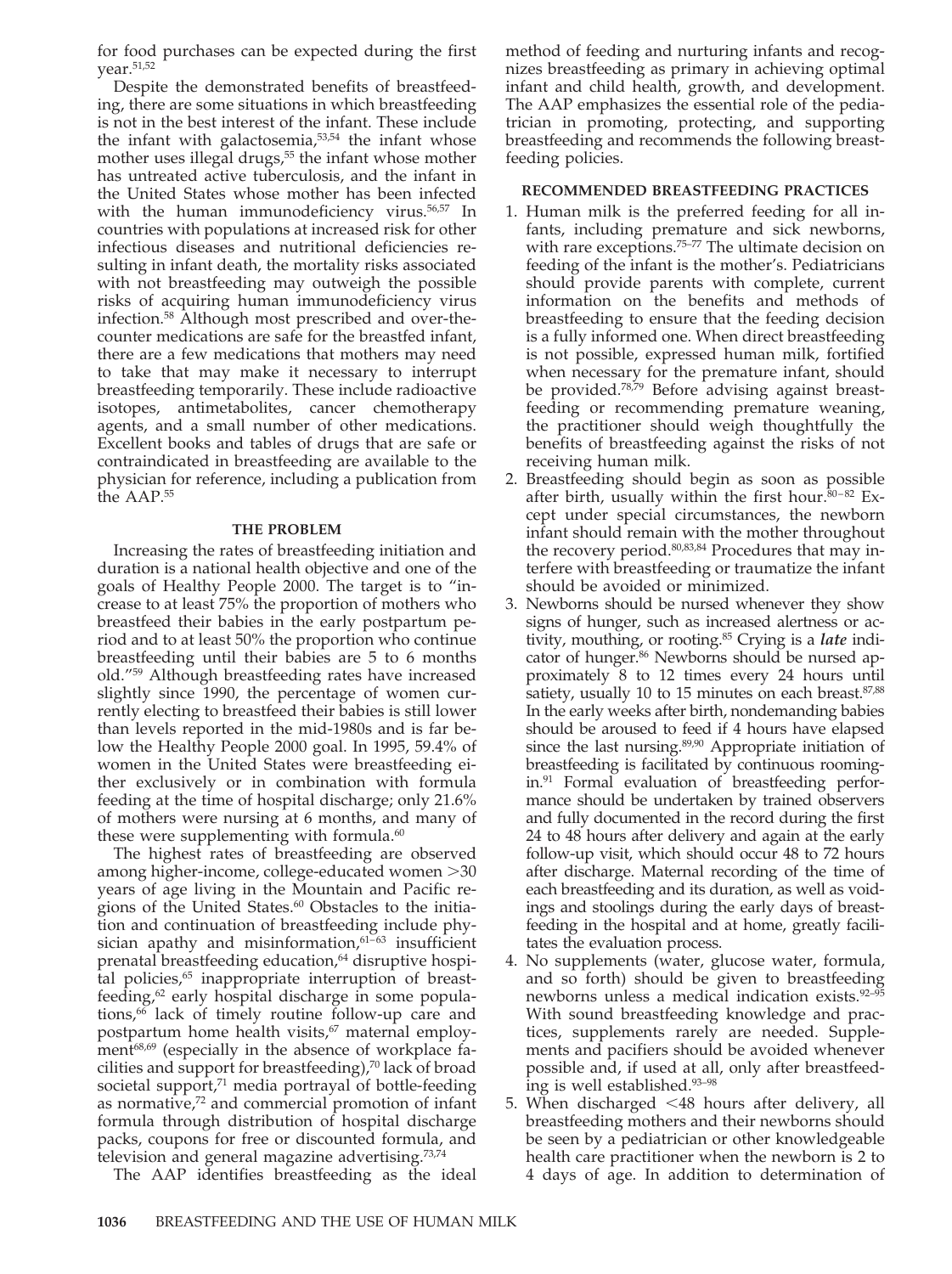infant weight and general health assessment, breastfeeding should be observed and evaluated for evidence of successful breastfeeding behavior. The infant should be assessed for jaundice, adequate hydration, and age-appropriate elimination patterns (at least six urinations per day and three to four stools per day) by 5 to 7 days of age. All newborns should be seen by 1 month of age.<sup>99</sup>

- 6. Exclusive breastfeeding is ideal nutrition and sufficient to support optimal growth and development for approximately the first 6 months after birth.<sup>100</sup> Infants weaned before 12 months of age should not receive cow's milk feedings but should receive iron-fortified infant formula.101 Gradual introduction of iron-enriched solid foods in the second half of the first year should complement the breast milk diet.<sup>102,103</sup> It is recommended that breastfeeding continue for at least 12 months, and thereafter for as long as mutually desired.104
- 7. In the first 6 months, water, juice, and other foods are generally unnecessary for breastfed infants. $105,106$  Vitamin D and iron may need to be given before 6 months of age in selected groups of infants (vitamin D for infants whose mothers are vitamin D-deficient or those infants not exposed to adequate sunlight; iron for those who have low iron stores or anemia).107–109 Fluoride should not be administered to infants during the first 6 months after birth, whether they are breast- or formula-fed. During the period from 6 months to 3 years of age, breastfed infants (and formula-fed infants) require fluoride supplementation only if the water supply is severely deficient in fluoride  $(< 0.3$  ppm).<sup>110</sup>
- 8. Should hospitalization of the breastfeeding mother or infant be necessary, every effort should be made to maintain breastfeeding, preferably directly, or by pumping the breasts and feeding expressed breast milk, if necessary.

#### **ROLE OF PEDIATRICIANS IN PROMOTING AND PROTECTING BREASTFEEDING**

To provide an optimal environment for breastfeeding, pediatricians should follow these recommendations:

- 1. Promote and support breastfeeding enthusiastically. In consideration of the extensive published evidence for improved outcomes in breastfed infants and their mothers, a strong position on behalf of breastfeeding is justified.
- 2. Become knowledgeable and skilled in both the physiology and the clinical management of breastfeeding.
- 3. Work collaboratively with the obstetric community to ensure that women receive adequate information throughout the perinatal period to make a fully informed decision about infant feeding. Pediatricians should also use opportunities to provide age-appropriate breastfeeding education to children and adults.
- 4. Promote hospital policies and procedures that facilitate breastfeeding. Electric breast pumps

and private lactation areas should be available to all breastfeeding mothers in the hospital, both on ambulatory and inpatient services. Pediatricians are encouraged to work actively toward eliminating hospital practices that discourage breastfeeding (eg, infant formula discharge packs and separation of mother and infant).

- 5. Become familiar with local breastfeeding resources (eg, Special Supplemental Nutrition Program for Women, Infants, and Children clinics, lactation educators and consultants, lay support groups, and breast pump rental stations) so that patients can be referred appropriately.<sup>111</sup> When specialized breastfeeding services are used, pediatricians need to clarify for patients their essential role as the infant's primary medical care taker. Effective communication among the various counselors who advise breastfeeding women is essential.
- 6. Encourage routine insurance coverage for necessary breastfeeding services and supplies, including breast pump rental and the time required by pediatricians and other licensed health care professionals to assess and manage breastfeeding.
- 7. Promote breastfeeding as a normal part of daily life, and encourage family and societal support for breastfeeding.
- 8. Develop and maintain effective communications and collaboration with other health care providers to ensure optimal breastfeeding education, support, and counsel for mother and infant.
- 9. Advise mothers to return to their physician for a thorough breast examination when breastfeeding is terminated.
- 10. Promote breastfeeding education as a routine component of medical school and residency education.
- 11. Encourage the media to portray breastfeeding as positive and the norm.
- 12. Encourage employers to provide appropriate facilities and adequate time in the workplace for breast-pumping.

### **CONCLUSION**

Although economic, cultural, and political pressures often confound decisions about infant feeding, the AAP firmly adheres to the position that breastfeeding ensures the best possible health as well as the best developmental and psychosocial outcomes for the infant. Enthusiastic support and involvement of pediatricians in the promotion and practice of breastfeeding is essential to the achievement of optimal infant and child health, growth, and development.

> Work Group on Breastfeeding, 1996 to 1997 Lawrence M. Gartner, MD, Chairperson Linda Sue Black, MD Antoinette P. Eaton, MD Ruth A. Lawrence, MD Audrey J. Naylor, MD, DrPH Marianne E. Neifert, MD Donna O'Hare, MD Richard J. Schanler, MD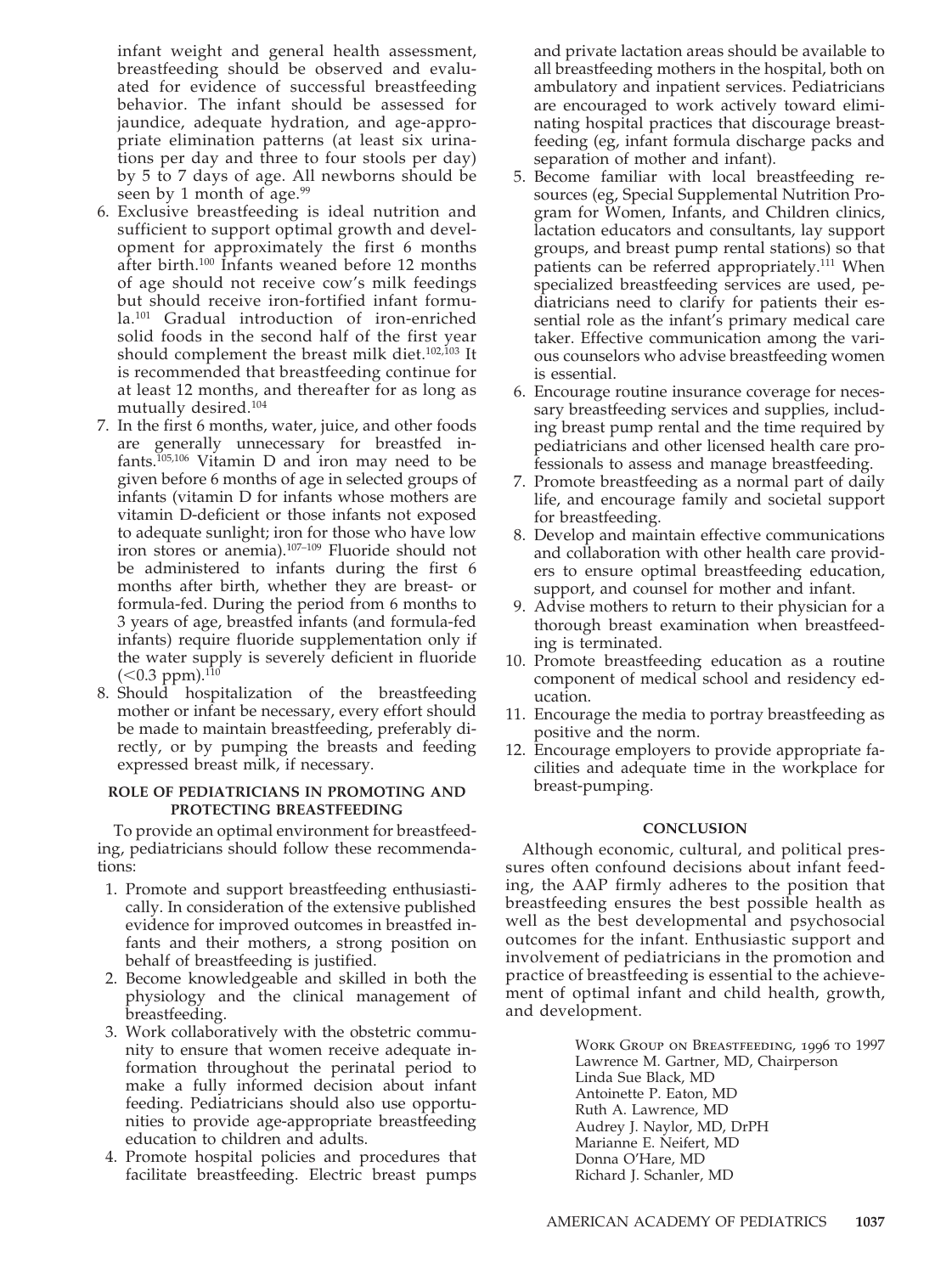Liaison Representatives Michael Georgieff, MD Committee on Nutrition Yvette Piovanetti, MD Committee on Community Health Services John Queenan, MD American College of Obstetricians and Gynecologists

#### **REFERENCES**

- 1. Dewey KG, Heinig MJ, Nommsen-Rivers LA. Differences in morbidity between breast-fed and formula-fed infants. *J Pediatr.* 1995;126:696–702
- 2. Howie PW, Forsyth JS, Ogston SA, et al. Protective effect of breast feeding against infection. *Br Med J.* 1990;300:11–16
- 3. Kovar MG, Serdula MK, Marks JS, et al. Review of the epidemiologic evidence for an association between infant feeding and infant health. *Pediatrics.* 1984;74:S615–S638
- 4. Popkin BM, Adair L, Akin JS, et al. Breast-feeding and diarrheal morbidity. *Pediatrics*. 1990;86:874–882
- 5. Beaudry M, Dufour R, Marcoux S. Relation between infant feeding and infections during the first six months of life. *J Pediatr.* 1995;126:191–197
- 6. Frank AL, Taber LH, Glezen WP, et al. Breast-feeding and respiratory virus infection. *Pediatrics.* 1982;70:239–245
- 7. Wright AI, Holberg CJ, Martinez FD, et al. Breast feeding and lower respiratory tract illness in the first year of life. *Br Med J.* 1989;299: 945–949
- 8. Chen Y. Synergistic effect of passive smoking and artificial feeding on hospitalization for respiratory illness in early childhood. *Chest.* 1989; 95:1004–1007
- 9. Wright AL, Holberg CJ, Taussig LM, et al. Relationship of infant feeding to recurrent wheezing at age 6 years. *Arch Pediatr Adolesc Med.* 1995;149:758–763
- 10. Saarinen UM. Prolonged breast feeding as prophylaxis for recurrent otitis media. *Acta Paediatr Scand.* 1982;71:567–571
- 11. Duncan B, Ey J, Holberg CJ, et al. Exclusive breast-feeding for at least 4 months protects against otitis media. *Pediatrics.* 1993;91:867–872
- 12. Owen MJ, Baldwin CD, Swank PR, et al. Relation of infant feeding practices, cigarette smoke exposure, and group child care to the onset and duration of otitis media with effusion in the first two years of life. *J Pediatr*. 1993;123:702–711
- 13. Paradise JL, Elster BA, Tan L. Evidence in infants with cleft palate that breast milk protects against otitis media. *Pediatrics.* 1994;94:853–860
- 14. Aniansson G, Alm B, Andersson B, et al. A prospective cohort study on breast-feeding and otitis media in Swedish infants. *Pediatr Infect Dis J.* 1994;13:183–188
- 15. Cochi SL, Fleming DW, Hightower AW, et al. Primary invasive *Haemophilus influenzae* type b disease: a population-based assessment of risk factors. *J Pediatr.* 1986;108:887–896
- 16. Takala AK, Eskola J, Palmgren J, et al. Risk factors of invasive *Haemophilus influenzae* type b disease among children in Finland. *J Pediatr.* 1989;115:694–701
- 17. Istre GR, Conner JS, Broome CV, et al. Risk factors for primary invasive *Haemophilus influenzae* disease: increased risk from day care attendance and school-aged household members. *J Pediatr.* 1985;106:190–195
- 18. Arnon SS. Breast feeding and toxigenic intestinal infections: missing links in crib death? *Rev Infect Dis.* 1984;6:S193–S201
- 19. Pisacane A, Graziano L, Mazzarella G, et al. Breast-feeding and urinary tract infection. *J Pediatr.* 1992;120:87–89
- 20. Lucas A, Cole TJ. Breast milk and neonatal necrotising enterocolitis. *Lancet.* 1990;336:1519–1523
- 21. Covert RF, Barman N, Domanico RS, et al. Prior enteral nutrition with human milk protects against intestinal perforation in infants who develop necrotizing enterocolitis. *Pediatr Res.* 1995;37:305A. Abstract
- 22. Ford RPK, Taylor BJ, Mitchell EA, et al. Breastfeeding and the risk of sudden infant death syndrome. *Int J Epidemiol*. 1993;22:885–890
- 23. Mitchell EA, Taylor BJ, Ford RPK, et al. Four modifiable and other major risk factors for cot death: the New Zealand study. *J Paediatr Child Health.* 1992;28:S3–S8
- 24. Scragg LK, Mitchell EA, Tonkin SL, et al. Evaluation of the cot death prevention programme in South Auckland. *N Z Med J.* 1993;106:8–10
- 25. Mayer EJ, Hamman RF, Gay EC, et al. Reduced risk of IDDM among breast-fed children. *Diabetes.* 1988;37:1625–1632
- 26. Virtanen SM, Rasanen L, Aro A, et al. Infant feeding in Finnish children ,7 yr of age with newly diagnosed IDDM. *Diabetes Care*. 1991; 14:415–417
- 27. Gerstein HC. Cow's milk exposure and type 1 diabetes mellitus. *Diabetes Care.* 1994;17:13–19
- 28. Koletzko S, Sherman P, Corey M, et al. Role of infant feeding practices in development of Crohn's disease in childhood. *Br Med J.* 1989;298: 1617–1618
- 29. Rigas A, Rigas B, Glassman M, et al. Breast-feeding and maternal smoking in the etiology of Crohn's disease and ulcerative colitis in childhood. *Ann Epidemiol.* 1993;3:387–392
- 30. Davis MK, Savitz DA, Graubard BI. Infant feeding and childhood cancer. *Lancet.* 1988;2:365–368
- 31. Shu X-O, Clemens J, Zheng W, et al. Infant breastfeeding and the risk of childhood lymphoma and leukaemia. *Int J Epidemiol.* 1995;24:27–32
- 32. Lucas A, Brooke OG, Morley R, et al. Early diet of preterm infants and development of allergic or atopic disease: randomised prospective study. *Br Med J.* 1990;300:837–840
- 33. Halken S, Host A, Hansen LG, et al. Effect of an allergy prevention programme on incidence of atopic symptoms in infancy. *Ann Allergy.* 1992;47:545–553
- 34. Saarinen UM, Kajosaari M. Breastfeeding as prophylaxis against atopic disease: prospective follow-up study until 17 years old. *Lancet.* 1995; 346:1065–1069
- 35. Udall JN, Dixon M, Newman AP, et al. Liver disease in  $\alpha_1$ -antitrypsin deficiency: retrospective analysis of the influence of early breast- vs bottle-feeding. *JAMA.* 1985;253:2679–2682
- 36. Sveger T. Breast-feeding,  $\alpha_1$ -antitrypsin deficiency, and liver disease? *JAMA.* 1985;254:3036. Letter
- 37. Greco L, Auricchio S, Mayer M, et al. Case control study on nutritional risk factors in celiac disease. *J Pediatr Gastroenterol Nutr.* 1988;7:395–399
- 38. Morrow-Tlucak M, Haude RH, Ernhart CB. Breastfeeding and cognitive development in the first 2 years of life. *Soc Sci Med.* 1988;26: 635–639
- 39. Wang YS, Wu SY. The effect of exclusive breastfeeding on development and incidence of infection in infants. *J Hum Lactation.* 1996;12: 27–30
- 40. Chua S, Arulkumaran S, Lim I, et al. Influence of breastfeeding and nipple stimulation on postpartum uterine activity. *Br J Obstet Gynaecol.* 1994;101:804–805
- 41. Dewey KG, Heinig MJ, Nommsen LA. Maternal weight-loss patterns during prolonged lactation. *Am J Clin Nutr*. 1993;58:162–166
- 42. Kennedy KI, Visness CM. Contraceptive efficacy of lactational amenorrhoea. *Lancet.* 1992;339:227–230
- 43. Gray RH, Campbell OM, Apelo R, et al. Risk of ovulation during lactation. *Lancet.* 1990;335:25–29
- 44. Labbock MH, Colie C. Puerperium and breast-feeding. *Curr Opin Obstet Gynecol.* 1992;4:818–825
- 45. Melton LJ, Bryant SC, Wahner HW, et al. Influence of breastfeeding and other reproductive factors on bone mass later in life. *Osteoporos Int*. 1993;3:76–83
- 46. Cumming RG, Klineberg RJ. Breastfeeding and other reproductive factors and the risk of hip fractures in elderly woman. *Int J Epidemiol*. 1993;22:684–691
- 47. Rosenblatt KA, Thomas DB, WHO Collaborative Study of Neoplasia and Steroid Contraceptives. *Int J Epidemiol*. 1993;22:192–197
- 48. Newcomb PA, Storer BE, Longnecker MP, et al. Lactation and a reduced risk of premenopausal breast cancer. *N Engl J Med.* 1994;330: 81–87
- 49. Heck H, de Castro JM. The caloric demand of lactation does not alter spontaneous meal patterns, nutrient intakes, or moods of women. *Physiol Behav.* 1993;54:641–648
- 50. Butte NF, Garza C, O'Brien Smith JE, et al. Effect of maternal diet and body composition on lactational performance. *Am J Clin Nutr*. 1984;39: 296–306
- 51. Montgomery D, Splett P. Economic benefit of breast-feeding infants enrolled in WIC. *J Am Diet Assoc.* 1997;97:379–385
- 52. Tuttle CR, Dewey KG. Potential cost savings for Medi-Cal, AFDC, food stamps, and WIC programs associated with increasing breast-feeding among low-income Hmong women in California. *J Am Diet Assoc*. 1996;96:885–890
- 53. Wilson MH. Feeding the healthy child. In: Oski FA, DeAngelis CD, Feigin RD, et al., eds. *Principles and Practice of Pediatrics*. Philadelphia, PA: JB Lippincott; 1990:533–545
- 54. Rohr FJ, Levy HL, Shih VE. Inborn errors of metabolism. In: Walker WA, Watkins JB, eds. *Nutrition in Pediatrics*. Boston, MA: Little, Brown; 1985:412
- 55. American Academy of Pediatrics, Committee on Drugs. The transfer of drugs and other chemicals into human milk. *Pediatrics*. 1994;93:137–150
- 56. American Academy of Pediatrics, Committee on Pediatric Aids. Human milk, breastfeeding, and transmission of human immunodefi-